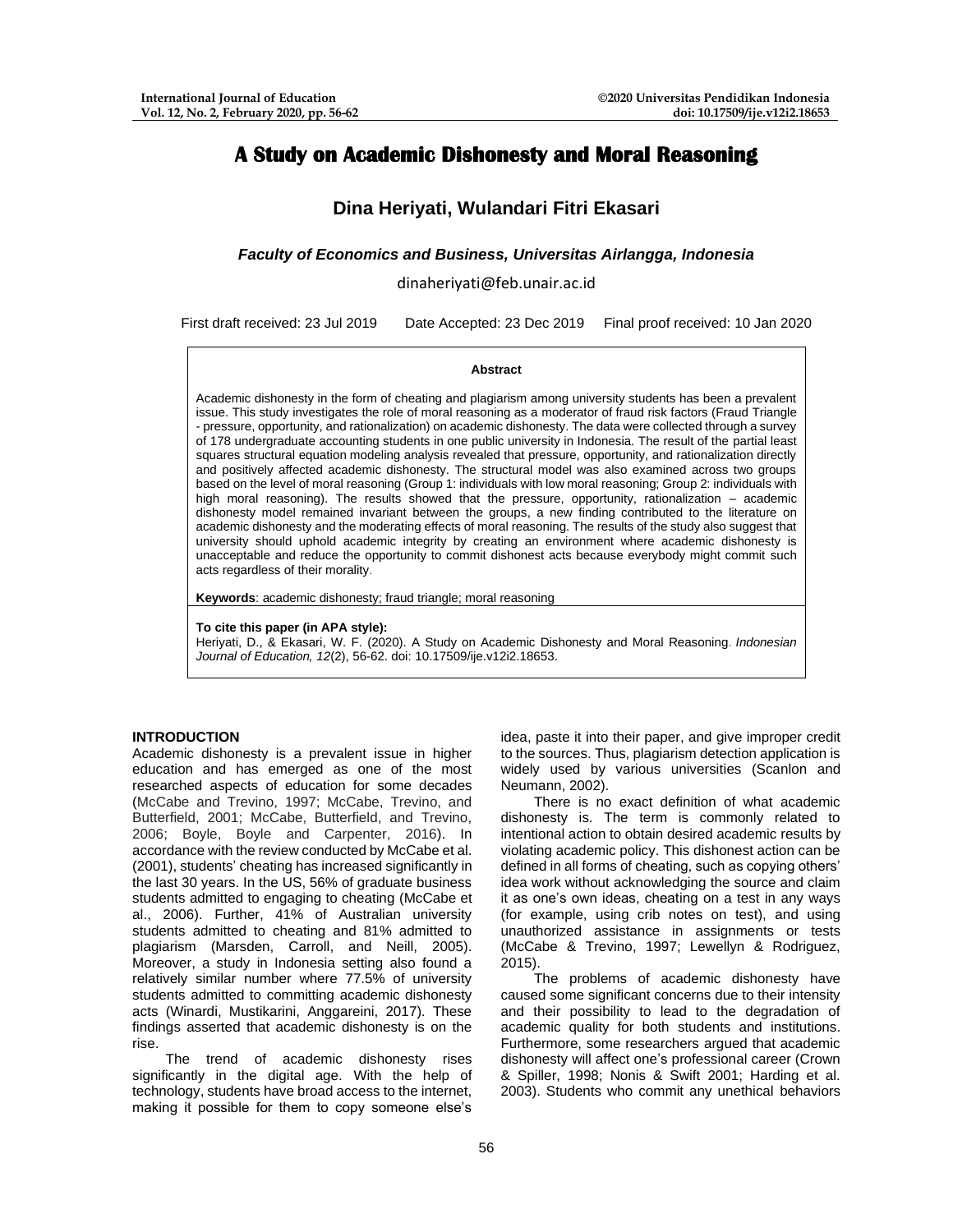during their academic careers are more likely to do similar things in their workplace.

As stated earlier, the topic of academic dishonesty has been greatly investigated. Most studies focus on the prevalence, determinant factors, techniques, and ethical judgment (West, Ravenscroft, & Shrader, 2004; McCabe et al., 2006; Becker, Connolly, Lentz, & Morrison, 2006; Jung, 2009; Comas-Forgas & Sureda-Negre, 2010; Choo & Tan, 2015). Most of the studies also had similar factors associated with academic dishonesty.

Student's behavior and pressure factors are found to be associated with academic dishonesty. Bad time management, pressure for a better grade, and assignment-load are some driving factors to commit academic dishonesty (Ameen, Guffey, & McMillan 1996). While the minimum oversight of teachers for students' assignments, open internet sources, and the lack of penalties imposed on cheating provide opportunities by the students to engage in dishonest behavior (Guo, 2011; Smith, Davy, Rosenberg, & Haight, 2002). Students then justify their actions by rationalizing that there is an unclear academic policy and feels that no one gets hurt with their actions (Becker et al.., 2006; Guo, 2011).

Those three main driving factors (pressure, opportunity, and rationalization) that motivate someone to commit dishonest acts are similar to the factors in the prominent theory of the "Fraud Triangle" within a business setting. Various researchers use this theory as a guide to develop survey questions and found that pressure, opportunity, and rationalization are the significant determinants of academic cheating (Lewellyn & Rodriguez, 2015). Several studies found that pressure, opportunity, and rationalization are the significant determinants of academic cheating (Becker et al., 2006; Lewellyn & Rodriguez, 2015; Choo & Tan, 2015).

Furthermore, the Fraud Triangle theory contended that fraud is likely to occur if pressure, opportunity, and rationalization are present altogether. This theory is used to explain the cause of fraud in a business environment before Becker et al. (2006) and Choo & Tan (2015) used this model to explain the same phenomenon in the academic setting. The pressure is something that motivates or acts as a perceived incentive by students to commit academic dishonesty. It may emerge from an internal and external factor, for example, pressure from parents for better grades and competition among students (McCabe 2001). While opportunity represents the possibility of committing dishonest behaviors without being caught due to weakness in control and/or oversight, as perceived by the perpetrators (Boyle et al., 2016), particularly in homework assignments in which teachers could not oversee the process, thus, it provides the opportunity for students to cheat (Swift & Nonis, 1998). Lastly, rationalization refers to justification and means to neutralize any unethical behaviors (Michaels & Miethe, 1989). Thus, cheating would be more likely to occur if students perceived pressure and opportunity to get rid

of being caught then justify the unethical behavior. However, these factors only consider situational factors, while some argued that dishonest behavior is also influenced by individual factors, particularly ethical judgment (McCabe et al., 2001; Jung, 2009).

Some previous researches investigated the three Fraud Triangle factors among the students when they make some ethical judgments that were driven by moral reasoning. Several studies found that the level of an individual's moral reasoning affected their ethical ability to resolve ethical dilemmas (Welton, Davis, & LaGroune, 1994; Liyanarachi and Newdick, 2009). The individual will behave differently according to their levels of moral reasoning. An individual's morality will affect his/her propensity to commit unethical acts. Thus, this study attempts to expand the literature about the fraud triangle to explain academic dishonesty using moral reasoning as a moderator variable. The current study is perhaps the first to study the interaction effects of the moral reasoning on academic dishonesty and between risk factors-academic dishonesty.

Moral reasoning is associated with the cognitive proses of an individual before making any ethical decisions (Kohlberg, 1969, as cited in McPhail and Walters, 2009). There are three levels of cognitive moral development, starting from pre-conventional, conventional, to post-conventional. Each individual will go through these processes. An adult will reach the highest level and capable of applying moral reasoning to universal principles (Forte, 2004). This highest level can be achieved if actions are taken based on moral principles. When someone used general moral principles to determine whether an action is ethical or unethical, it can be said that he/she has reached full moral development.

The level of moral reasoning is associated with the maturity level of an individual. The higher an individual's level of moral reasoning and the higher the stage of an individual's morality, they are more likely to do "good thing" (Kohlbreg, 1984; Rest, 2000). Thus, individuals with higher moral reasoning levels will be more likely not to engage in any unethical conduct (i.e. academic dishonesty) compared to individuals with lower levels of reasoning.

# **METHOD**

# *Sample and data collection procedures*

The purpose of this study was to examine the fraud risk factors on academic dishonesty across different levels of moral reasoning. Figure 1 below shows our research model: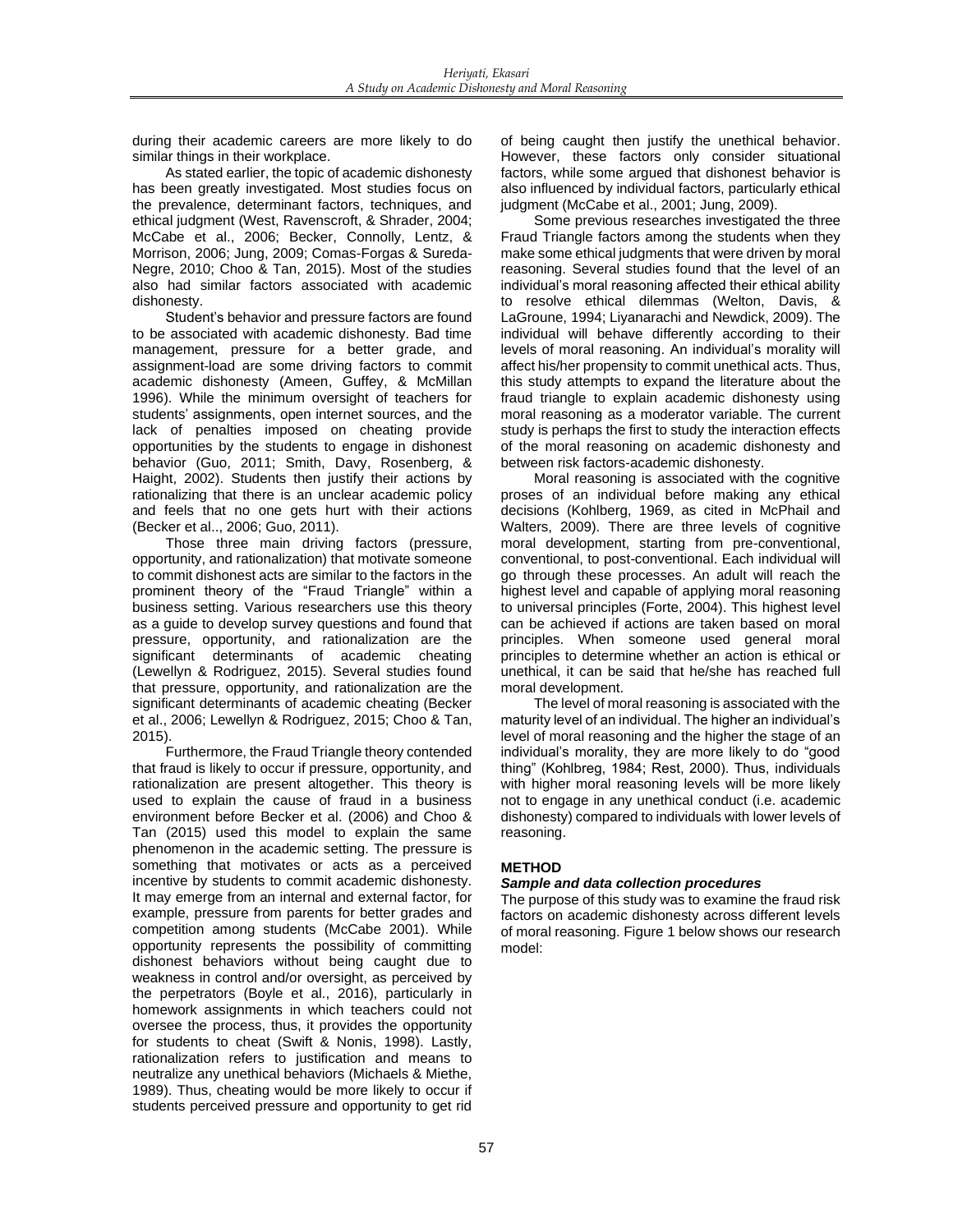

Fig. 1. The theoretical model of the study. It represents the relationships among pressure, opportunity, rationalization, and academic dishonesty. The model will also be examined across two groups to investigate the moderating effect of moral reasoning

To achieve the study objectives, this study employed a questionnaire survey method. The respondents were the accounting students (from the 1st year to the 4th year of study) at a public university in Indonesia. The questionnaires were self-administered to students during class time. The researcher clearly highlighted that the responses would be treated with a high level of confidentiality and would be used only for academic purposes.

A total of 187 questionnaires were returned and 9 of them had some missing data. As a result, the final sample which consisted of 178 usable responses were received. The vast majority of respondents were between 18-20 years old (65%), were predominantly female (73%), and across various levels of studies (i.e. sophomore, intermediate, and final year). In addition, 62% of respondents actively join student associations, ranging from one to three associations.

#### *Research Instrument*

Each theoretical construct was measured with multiple items and rated on a five-point Likert scale. In order to ensure the internal consistency of measurement, a Composite Reliability coefficient was calculated for each scale. The questions related to pressure, opportunity, and rationalization, the participant used a 5-point rating scale ranging from (1) strongly disagree; (2) disagree; (3) neutral; (4) agree; and (5) strongly agree.

Pressure measurement was adapted from Becker et al. (2006) and Boyle et al. (2016). Some examples of this item were: pressure to obtain high grades and inability to achieve it without cheating. Opportunity measurement was adapted from MCabe & Trevino (1997) and Boyle et al. (2016). Some examples of the

items were: lack of monitoring and control of cheating behavior in the classroom by the faculty and free access to lecture materials due to technology. Finally, rationalization measurement was adapted from Davis et al., (1992), Becker et al., (2006), and Boyle et al. (2016). Some examples of items that rationalize cheating were: the benefit of academic dishonesty outweighs the consequences of getting caught and academic dishonesty is perceived as an acceptable behavior because many other students do it.

Moreover, items related to academic dishonesty consisted of nine behavior items adapted from MCabe & Trevino (1997). The participants were asked to indicate whether they ever engaged in the dishonest acts by using a 5-point rating scale ranging from (1) never; (2) seldom; (3) sometimes; (4) often; and (5) always. Some examples of dishonest actions were copying others' works and turn it in as their own works and cheating during exams using all means.

Meanwhile, moral reasoning was assessed using Rest's (1979) Defining Issues Test (DIT). We employed DIT consisting of three scenarios that the participants have never encountered. They were asked to read and rate ethical dilemma situations using several options: very not important, not important, neutral, important and very important. The options were based on 12 considerations that reflect reasoning from Stages Two to Six. Then, for each scenario, they ranked the top four considerations. The P score on the DIT involved the determination of the four top considerations based on Kohlberg's (1969, cited in McPhail and Walters (2009)) Stages Five and Six. Two groups of moral reasoning levels (low vs. high) were created using a median split and then used to examine the moderating role of this variable.

## *Data Analysis*

To test the hypotheses, we employed PLS-SEM using SmartPLS (v. 3.2.8) to assess measurement and structural models with a two-step approach: (1) validation of the outer models, and (2) examination of the inner model (Chin, 2010). The structural model was also examined across the moral reasoning groups through multi-group permutation tests (Henseler, Ringle, & Sinkovics, 2009).

Hypotheses in this study were:

**H1a.** Pressure positively affects academic dishonesty **H1b.** Opportunity positively affects academic dishonesty

**H1c**. Rationalization positively affects academic dishonesty

**H2.** The relationship between pressure, opportunity, and rationalization was stronger for individuals with low moral reasoning than for individuals with high moral reasoning.

## **RESULTS AND DISCUSSION** *Respondents' Demographic Data*

Table 1 provides a summary of the demographic information of the respondents. The respondents were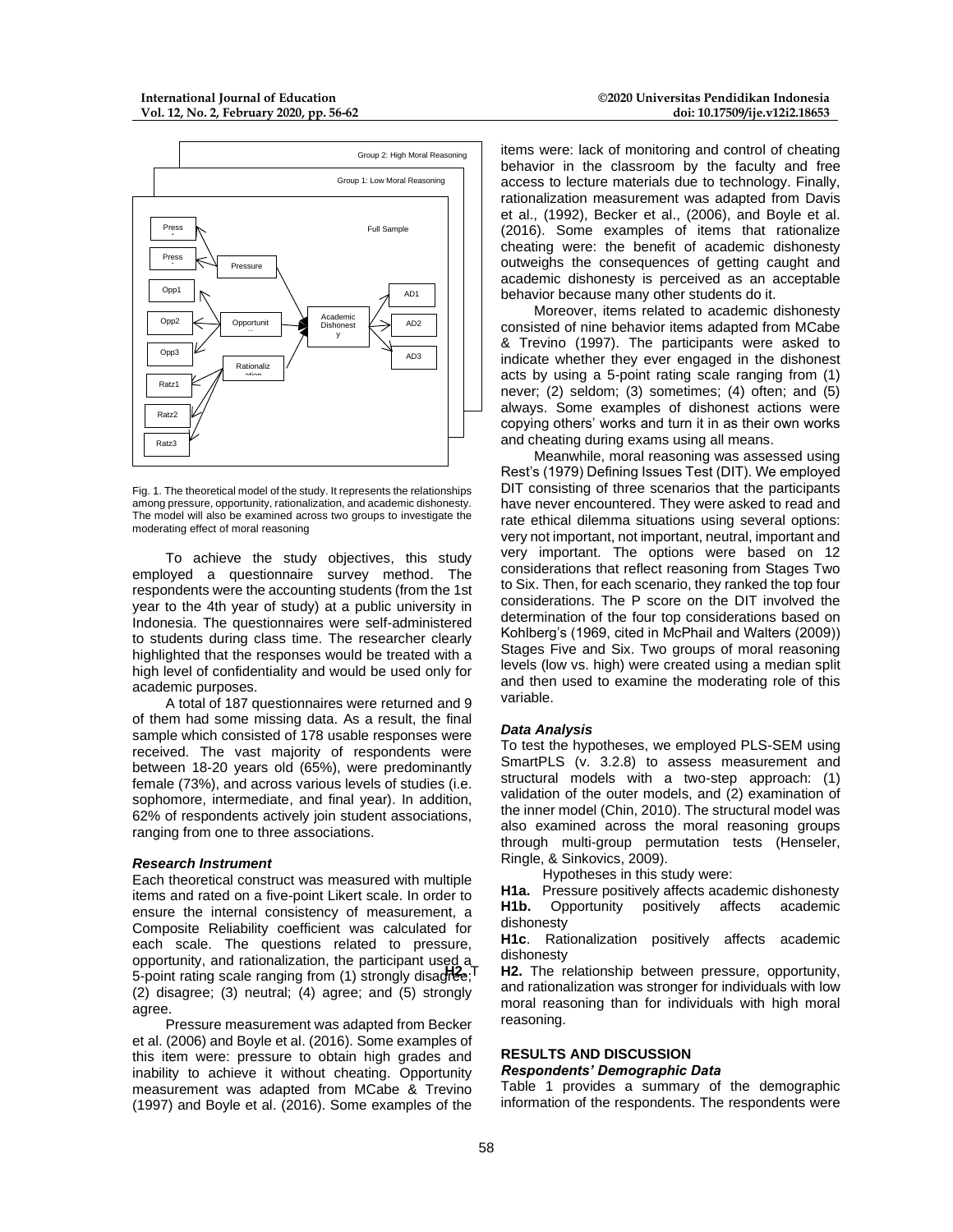comprised of accounting students from various academic years (i.e. sophomore, intermediate and final year).

| Variable                                         | Category                   | N   | Valid % |
|--------------------------------------------------|----------------------------|-----|---------|
| Age                                              | < 18                       | 1   | 0.01    |
|                                                  | $18 - 20$                  | 116 | 0.65    |
|                                                  | $21 - 23$                  | 60  | 0.34    |
|                                                  | 23 and above               | 1   | 0.01    |
| Gender                                           | Male                       | 48  | 0.27    |
|                                                  | Female                     | 130 | 0.73    |
| Cohort                                           | Semester 3<br>(Year 2)     | 66  | 0.37    |
|                                                  | Semester 5<br>(Year 3)     | 51  | 0.29    |
|                                                  | Semester 7<br>(Year 4)     | 55  | 0.31    |
|                                                  | > Semester 7<br>(> Year 4) | 6   | 0.03    |
| Joining<br>Student<br>organizat<br>ion?          | Yes                        | 111 | 0.62    |
|                                                  | No                         | 67  | 0.38    |
| Number<br>of the<br>student<br>organizat<br>ions | 1                          | 68  | 0.61    |
|                                                  | 2                          | 35  | 0.32    |
|                                                  | >3                         | 8   | 0.07    |

Table 1. Sample Demographic

also fulfilled with AVE values above 0.50. Finally, the discriminant validity was verified, as the confidence intervals for the heterotrait-monotrait ratio (HTMT) of the correlations between the three reflective constructs were lower than 0.85.

|             |  |  | Table 2 - Results of the reflective construct |  |
|-------------|--|--|-----------------------------------------------|--|
| assessments |  |  |                                               |  |

| Latent<br>Construct    | Indica-<br>tor | Out-er<br>Load-<br>ing | Comp<br>os-ite<br>Reliab<br>ility | Average<br>variance<br>extracted<br>(AVE) |
|------------------------|----------------|------------------------|-----------------------------------|-------------------------------------------|
| Pressure               | Press<br>1     | 0.84                   | 0.791                             | 0.655                                     |
|                        | Press<br>1     | 0.778                  |                                   |                                           |
| Opportunity            | Opp1           | 0.803                  | 0.828                             | 0.707                                     |
|                        | Opp2           | 0.877                  |                                   |                                           |
| Rationalizati<br>on    | Ratz1          | 0.831                  | 0.842                             | 0.639                                     |
|                        | Ratz2          | 0.799                  |                                   |                                           |
|                        | Ratz3          | 0.767                  |                                   |                                           |
| Academic<br>Dishonesty | AD1            | 0.874                  | 0.902                             | 0.755                                     |
|                        | AD2            | 0.879                  |                                   |                                           |
|                        | AD3            | 0.853                  |                                   |                                           |

#### *Outer model analysis*

The internal reliability for the pressure, opportunity, rationalization, and academic dishonesty constructs were established as composite reliability values were above the lower limit of 0.60 (Hair, Hult, Ringle, & Sarstedt, 2017). The reliability indicator was established as all outer loadings were higher than 0.70 (Table 2). The convergent validity of the constructs was

Table 3 - Path estimates of the inner model

## *Inner model analysis*

There were no collinearity issues among the predictor constructs, as all VIF values were below 5 (pressure to academic dishonesty = 1.431; opportunity to academic dishonesty =  $1.153$ ; and rationalization to academic dishonesty =  $1.353$ ) (Hair et al., 2017). The results, as presented in Table 3, show that pressure, opportunity, and rationalization were positively and significantly related to academic dishonesty supporting H1a, H1b, and H1c.

|                                           | Original<br>Sample (O) | Sample<br>Mean (M) | <b>Standard Deviation</b><br>(STDEV) | <b>T</b> Statistics<br>(IO/STDEVI) | <i>p</i> -values |
|-------------------------------------------|------------------------|--------------------|--------------------------------------|------------------------------------|------------------|
| Pressure -><br><b>Academic Dishonesty</b> | 0.133                  | 0.134              | 0.070                                | 1.895                              | $0.059*$         |
| Opportunity -><br>Academic Dishonesty     | 0.254                  | 0.253              | 0.060                                | 4.238                              | $0.000***$       |
| Rationalization -><br>Academic Dishonesty | 0.330                  | 0.339              | 0.081                                | 4.053                              | $0.000***$       |

*\*p<0.1, \*\* p<0.5, \*\*\**

#### *p<0.01*

#### *Multi-group analysis*

The structural model was cross-validated across two moral reasoning groups using multi-group permutation tests (Henseler et al., 2009). Despite several differences in terms of significant path estimates

between the two groups, as indicated in Table 4, the multi-group permutation tests (*p*-value) show no significant differences between them on any of the paths. This result indicates that moral reasoning does not moderate the relationships among pressure, opportunity, rationalization, and academic dishonesty (Hair et al., 2017). Thus, H2 is not supported because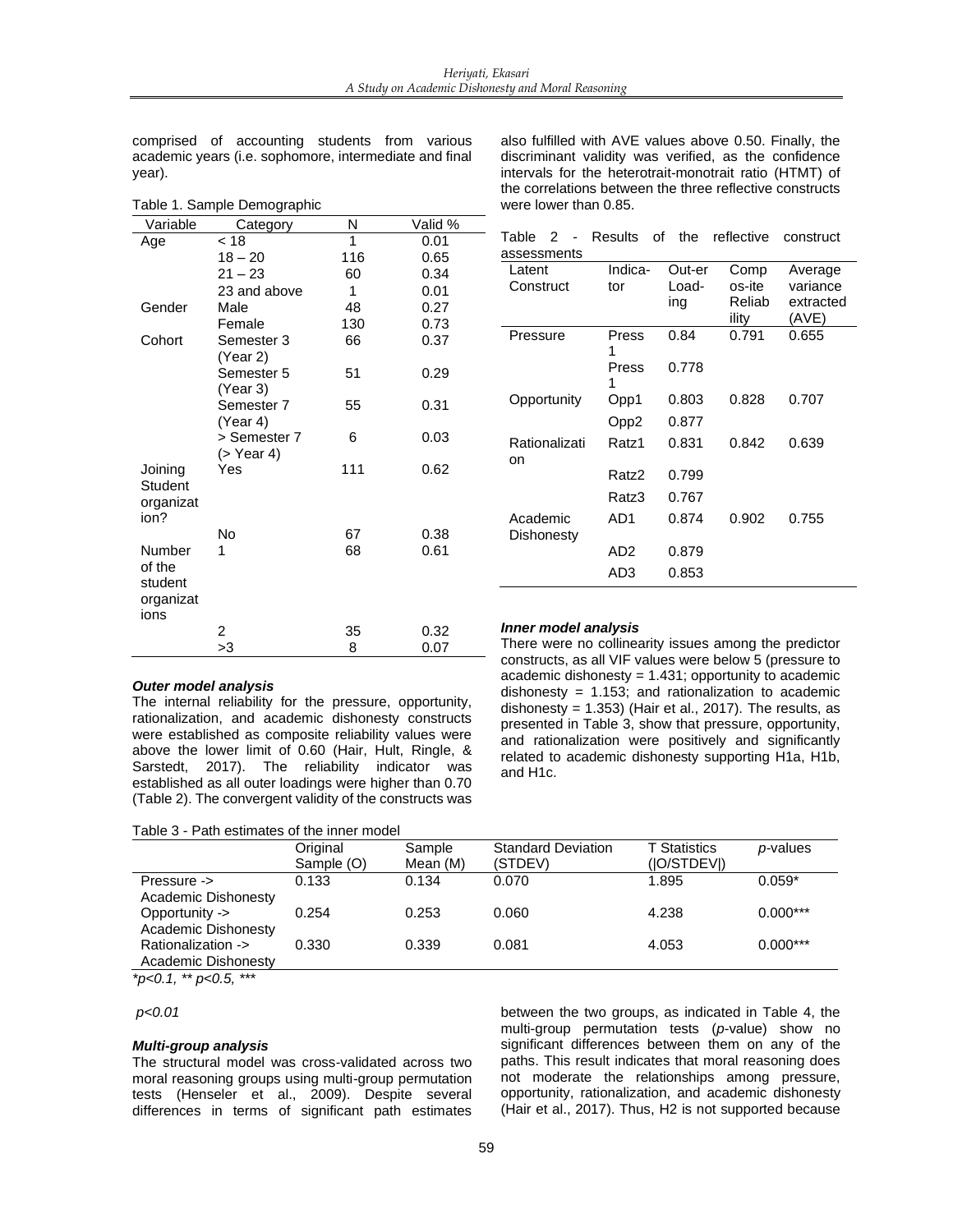pressure, opportunity, rationalization, and academic dishonesty did not produce significantly different results between the two groups.

Table 4 - Multi-group analysis result

|                                           | Grp 1<br>(Low)<br>$N = 96$ | Grp 2<br>(High)<br>$N = 82$ | Grp 1 vs<br>Grp 2 |
|-------------------------------------------|----------------------------|-----------------------------|-------------------|
| Path                                      | β                          | в                           | p-value           |
| Pressure -> Academic<br>Dishonesty        | 0.040                      | 0.219                       | 0.200             |
| Opportunity -><br>Academic Dishonesty     | 0.317                      | 0.212                       | 0.384             |
| Rationalization -><br>Academic Dishonesty | 0.362                      | 0.307                       | 0.725             |

Note β = Path coefficient

#### *Discussion*

The data collection included respondent characteristics: age, gender, cohort, and the number of student organizations they join in, as presented in Table 1. Most respondents were between 18-20 years old. They were not evenly distributed in terms of gender in which the number of female students (73%) exceeded the male students (27%).

Based on Table 3, the result is consistent with the Fraud Triangle theory in which pressure, opportunity, and rationalization affect academic dishonesty (Becker et al., 2006; Lewellyn & Rodriguez, 2015; Choo & Tan, 2015) and provide evidence for Indonesia context. External pressures may be difficult to reduce, particularly from parents, peers, and scholarship committees. However, pressure from internal can possibly be controlled by the lecturers. The pressures encompass students' perceived incapability of achieving their expected grades without cheating and time availability to complete all assignments. Therefore, in the classroom, lecturers may emphasize the importance of comprehension of each material rather than simply aiming for high grades.

Among the three factors, the opportunity is the most controllable factor. An opportunity exists when the university does not take serious action in handling dishonest behavior. For instance, if they have a weak system, lacking supervision during exams, and imposing non-strict sanctions on academic violations. Therefore, the university should establish a suitable environment that limits students from committing dishonest behavior. For instance, it should enforce strong punishment and strengthen supervision during the exam.

With regard to rationalization, students tend to justify their unethical acts and manifest themselves further in dishonest behaviors. The university must clearly state its honor codes and share them with the entire university members. It may reduce the students' ability to rationalize that cheating is acceptable because everyone does the same (Becker et al., 2006). In the classroom context, ethics-related messages should be

embedded in each course and shared using the course's syllabus.

This study also provides a new theoretical contribution by examining to what extent the students' moral reasoning (measured by DIT) influences the relationships among pressure, opportunity. relationships rationalization, and academic dishonesty. Examining the structural model across two groups, it is initially predicted that the structural relationships among the constructs would be stronger for students with low moral reasoning compared to students with high moral reasoning. However, the PLS-SEM multi-group analysis failed to prove that moral reasoning can act as a moderator variable, indicating that moral reasoning does not strengthen the relationships between pressure, opportunity, rationalization, and academic dishonesty.

This result demonstrates that even individuals with a high level of morality might commit dishonest acts. The general assumption is that unethical actions could occur in the absence of morality. However, academic dishonesty could occur even among individuals who value morality.

This finding raises the question on why good people do bad things. A study conducted by Bersoff (1999) and Gino (2015) found even individuals who value morality could do unethical acts when they are presented with an opportunity to cheat. They do not behave consistently in a different situation regardless of their level of morality. They might perceive themselves as honest people and utilize some mechanisms that allow them to engage in a certain number of unethical acts while maintaining their positive self-concept (Mazar, Amir, & Ariely, 2008). It implies that morality is changing and flexible instead of representing a stable trait that characterizes an individual. Furthermore, individuals might fail to restrain the temptation to commit some unethical acts or encounter some dilemmatic moral issues when making decision (Gino, 2015). Therefore, students who consider themselves as honest people and uphold morality might also commit academic dishonesty within a certain limit when they are presented with some opportunities, though they maintain positive views of themselves.

#### **CONCLUSION**

This research contributes a better understanding of how to understand and control academic dishonesty. The results also demonstrate an approach to examine a structural model with multiple predictors of performance under moderating conditions, providing a holistic integrated model of academic dishonesty. More importantly, it indicates that the moderating effect of moral reasoning remains inconclusive.

With regard to the practical contribution, the university should uphold academic integrity by creating an environment where academic dishonesty is absolutely unacceptable and reduce the opportunity to commit dishonest actions. The university may organize some workshops or training in an anti-academic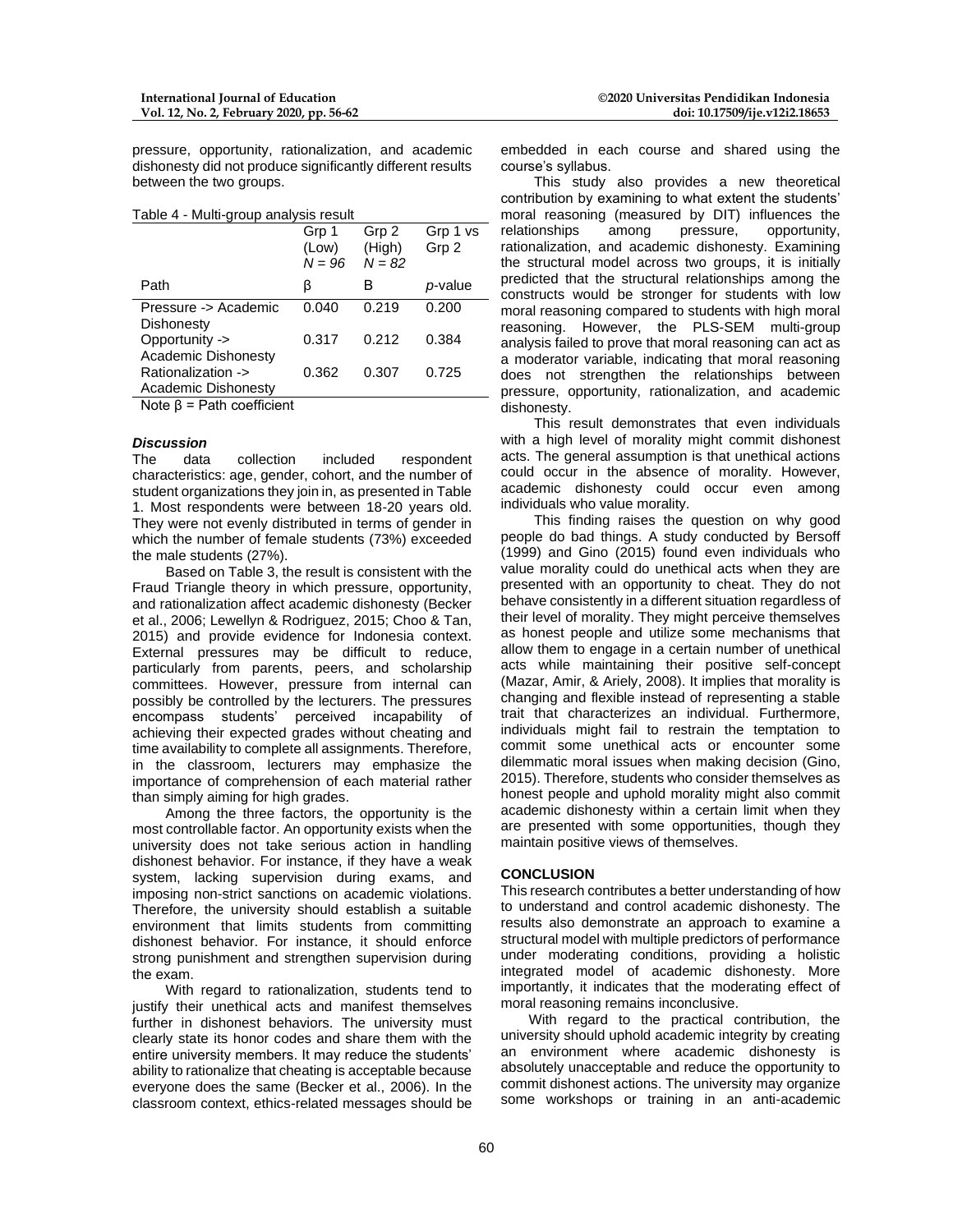dishonesty program for new students to create awareness about academic dishonesty.

In terms of limitation, the sample of this study only included the students in one public university in Indonesia; thus, it is possible that the environmental factors that are unique to this university have influenced these students differently from other students in other universities.

## **Acknowledgment**

This research was funded by the research grants of Faculty of Economics and Business, Universitas Airlangga.

# **REFERENCES**

- Ameen, E. C., Guffey, D. M., & McMillan, J. J. (1996). Accounting student's perceptions of questionable academic practices and factors affecting their prospensity to cheat. *Accounting Education*. *5*(3): 191-205.
- Becker, D., Connolly, J., Lentz, P., & Morrison, J. (2006). Using the business fraud triangle to predict academic dishonesty among business students. *Academy of Educational Leadership Journal. 10*(1), 37-54.
- Bersoff, D. (1999). Why good people sometimes do bad things: motivated reasoning and unethical behavior. *Personality and Social Psychology Bulletin*, *25*(1): 28-39.
- Boyle, D. M., Boyle, J. F., & Carpenter, B. W. (2016). Accounting student academic dishonesty: What Accounting faculty and administrators believe. *The Accounting Educator's Journal. Special Edition:* 39-61.
- Chin, W. W. (2010). How to write up and report PLS analyses. In V. E. Vinzi, W. W. Chin, J. Henseler, & H. Wang (Eds.). *Handbook of partial least squares: Concepts, methods and applications* (pp. 655–690). Berlin: Springer-Verlag.
- Choo, F., & Tan, K. (2015). The effect of fraud triangle factors on students' cheating behaviors. *Advances in Accounting Education*, 205-220. [http://dx.doi.org/10.1016/S1085-4622\(08\)09009-](http://dx.doi.org/10.1016/S1085-4622(08)09009-3) [3.](http://dx.doi.org/10.1016/S1085-4622(08)09009-3)
- Comas-Forgas, R. & Sureda-Negre, J. (2010). Academic plagiarism: Explanatory factors from students' perspective*. Journal of Academic Ethics, 8*, 217–232. doi: 10.1007/s10805-010- 9121-0
- Crown, D. F & Spiller, M. S. (1998). Learning from the literature on collegiate cheating: A review of empirical research. *Journal of Business Ethics.*  17: 683-700.
- Forte, A. (2004). Business ethics: A study of the moral reasoning of selected business managers and the influence of organizational ethical climate. *Journal of Business Ethics*, *51*, 167-173.
- Gino, F. (2015). Understanding ordinary unethical behavior: why people who value morality act immorally. *Current Opinion in Behavioral Sciences, 3*, 107-111.
- Guo, X. (2011). Understanding student plagiarism: an empirical study in accounting education. *Accounting Education, 20*(1), 17-37.
- Henseler, J., Ringle, C. M., & Sinkovics, R. R. (2009). The use of partial least squares path modelling in international marketing. *Advances in International Marketing*, *20*, 277–319.
- Jung, I. (2009). Ethical judgments and behaviors: Applying a multidimensional ethics scale to measuring ICT ethics of college students. *Computers & Education, 53*, 940–949.
- Kohlberg, L. (1984). The psychology of moral development: The nature and validity of moral stages (Essays on moral development, Volume 2). San Francisco, US; Cambridge, UK: Harper & Row.
- Harding, T.S., Passow, H. J., Carpenter, D. D., & Finelli, C. J. (2003). Paper presented in the 33rd ASEE/IEEE Frontiers in Education Conference. November 5-8, 2003, Boulder, CO.
- Lewellyn, P. G, & Rodriguez, L.C. (2015). Does academic dishonesty relate to fraud theory? A comparative analysis. *American International Journal of Contemporary Research*. *5*(3), 1- 6.
- Liyanarachi, G. & Newdick, C. (2009). The impact of moral reasoning and retaliation on whistleblowing: New Zealand evidence. *Journal of Business Ethics*, *89*(1), 37-57.
- Mazar, N., Amir, O., & Ariely, D. (2008). The dishonesty of honest people: A theory of self-concept maintenance. *Journal of Marketing Research*, *45*(6), 633-644.
- McCabe, D., & Trevino, L. K, (1997). Individual and contextual influences on academic dishonesty: A Multicampus investigation. *Research in Higher Education*, *38*(3), 379-396.
- McCabe, D., Butterfield, K. D., & Trevino, L. K. (2001). Cheating in academic institutions: a decade of research. *Ethics and Behavior*, *11*(3), 219-232.
- (2006). Academic dishonesty in graduate business programs: prevalence, causes, and proposed action. *Academy of Management Learning & Education*, *5*(3), 294–305.
- McPhail, K. & D. Walters, (2009). *Accounting and Business Ethics: An Introduction*. London and New York: Routledge.
- Michaels, J. W & Miethe, T. D. (1989). Applying theories of deviance to academic cheating. *Social Science Quarterly*. *70*(4), 870-885.
- Nonis, S. & Swift, C. O. (2001). An examination of the relationship between academic dishonesty and workplace dishonesty: A multicampus investigation. *Journal of Education for Business,*  77(2), 69-77.
- Rest, J. R. (1979). *Development in judging moral issues*. Minneapolis, US: University of Minnesota Press.
- Rest, J. R, (2000). A Neo-Kohlbergian approach to morality research. *Journal of Moral Education*, *29*(4), 381-396.